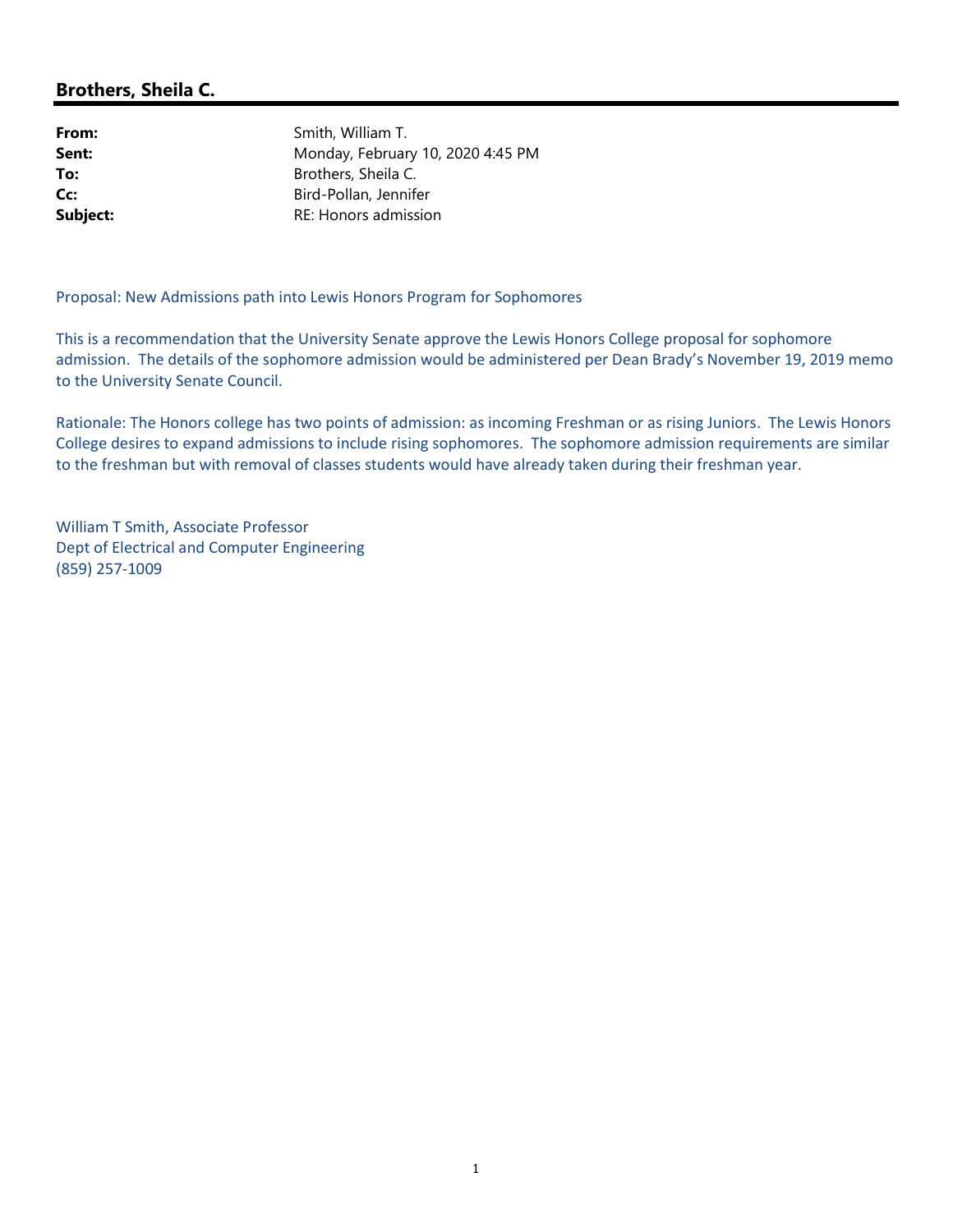

Lewis Honors College

**To:** Jennifer Bird-Pollan, Chair, University Senate Council

**From:** Christian Brady, Dean, Lewis Honors College

**Date:** November 19, 2018

**RE:** Proposed Program Changes, Lewis Honors College

The current Honors curriculum, effective Fall 2018, was approved in Spring 2017 and appeared on the April 17, 2017 Senate transmittal. The curricular changes in that transmittal were based on work by the Honors Transition Committee. Included in that transmittal was a pro-rated 15-credits curriculum for students starting in Honors as juniors. The following proposes a 21-credit curriculum for students starting in Honors as sophomores and the process for Upper Level Admission (ULA) students to be accepted into the Honors College as sophomores or juniors.

This proposal was discussed and approved by the Honors College Council on October 26, 2018.

### **1) New proposed 21-credit curriculum for Honors students starting as sophomores.**

Complementary to the 15-credit curriculum option for students accepted into the Lewis Honors College as rising juniors, Honors proposes a 21-credit curriculum option for students accepted as rising sophomores (defined as students entering their second year of attendance at UK). This curriculum doesn't include the CIS/WRD 112 requirement, typically taken in a student's firstyear. The total credits required in the lower and upper level Honors courses is reduced by three credits each. Remaining credit requirements will be reflective of students' time remaining to degree completion, six semesters.

#### **Starting as a Second-Year Honors Student, 21 credits**

Three Credits of HON 101 Knowledge and Society Three Credits of Lower Level Honors Courses: Three Credits of Upper Level Honors Courses Three Credits of Honors Elective Six Credits of Honors Experiences Three Credits of Honors Thesis

A comparison between the three curriculum options is shown on the next page.

Purpose. Intellect. Integrity.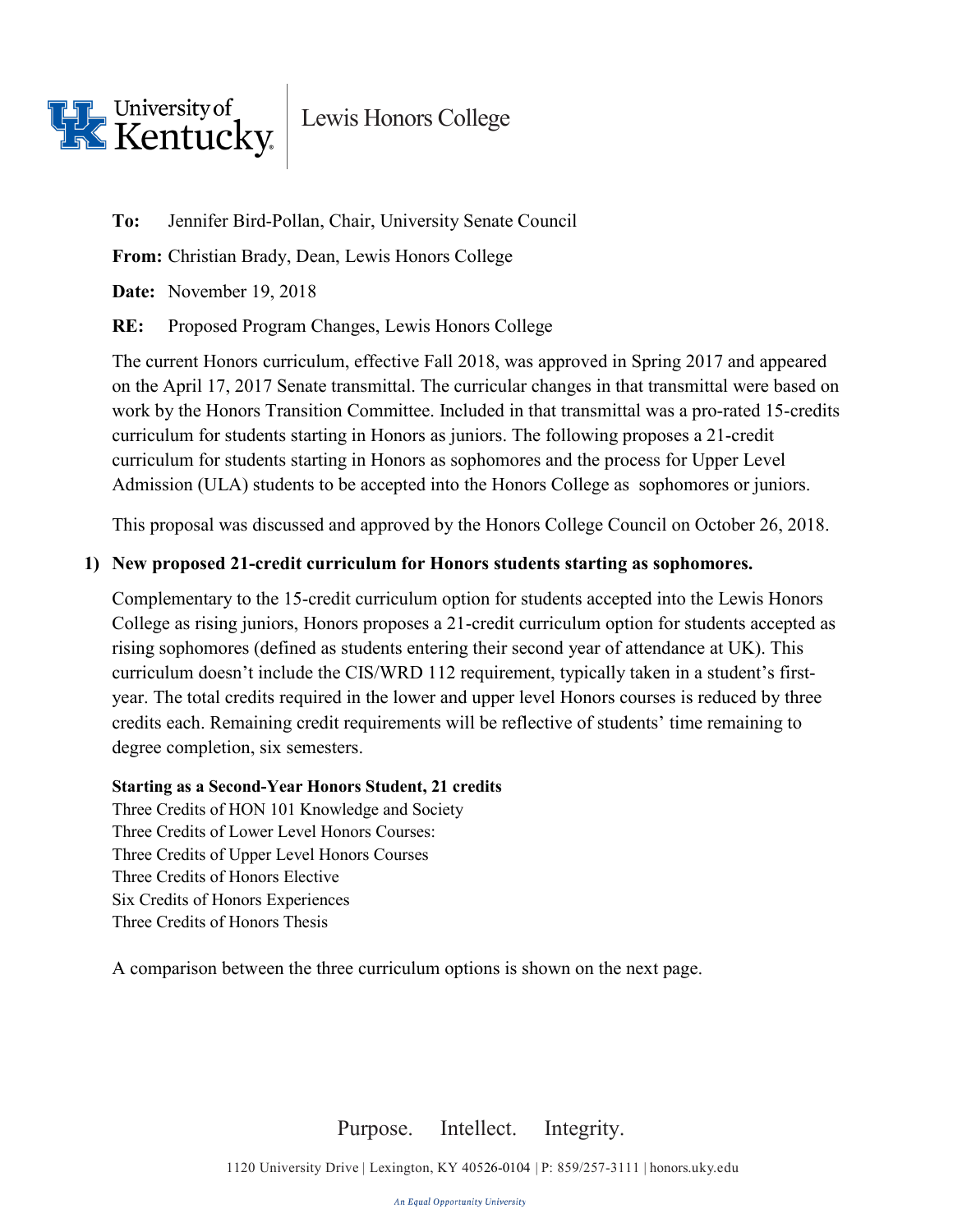| HONORS 30, 21, AND 15 CREDIT CURRICULUM COMPARISON                          |                                                                   |                                                                                      |                                         |
|-----------------------------------------------------------------------------|-------------------------------------------------------------------|--------------------------------------------------------------------------------------|-----------------------------------------|
| <b>INCORPORATING THE MINOR PROGRAM CHANGES PENDING APPROVAL SPRING 2019</b> |                                                                   |                                                                                      |                                         |
| <b>Starting as a First-Year Honors</b>                                      |                                                                   | <b>Starting as a Second-Year Honors</b>                                              | <b>Starting as a Junior Honors</b>      |
| <b>Student</b>                                                              |                                                                   | <b>Student</b>                                                                       | <b>Student (4-5 semester remaining)</b> |
| <b>Six Credits of Required Courses</b>                                      |                                                                   | <b>Three Credits of Required</b>                                                     |                                         |
|                                                                             |                                                                   | <b>Courses</b>                                                                       |                                         |
| $\bullet$                                                                   | CIS/WRD 112 Accelerated Comp.                                     | HON 101 Knowledge and<br>$\bullet$                                                   |                                         |
|                                                                             | and Comm. II $(3)$                                                | Society $(3)$                                                                        |                                         |
| ٠                                                                           | HON 101 Knowledge and Society                                     |                                                                                      |                                         |
|                                                                             | (3)                                                               |                                                                                      |                                         |
|                                                                             | <b>Twelve Credits of Honors Courses:</b>                          | <b>Six Credits of Honors Courses:</b>                                                | <b>Six Credits of Honors Courses:</b>   |
|                                                                             | Students choose at least two lower                                | Students choose one:                                                                 | Students choose one:                    |
|                                                                             | level Honors courses, 6 credits total                             | HON 151 Honors in Humanities<br>$\bullet$                                            | HON 101 The Knowledge and<br>$\bullet$  |
|                                                                             | HON 151 Honors in Humanities                                      | (3)                                                                                  | Society $(3)$                           |
|                                                                             | (3)                                                               | HON 152 Honors in Natural,<br>$\bullet$                                              | HON 301 Proseminar (3)<br>$\bullet$     |
|                                                                             | HON 152 Honors in Natural,                                        | Physical, and Mathematical                                                           |                                         |
|                                                                             | Physical, and Mathematical<br>Sciences (3)                        | Sciences $(3)$<br>HON 251 Honors in Social                                           |                                         |
| $\bullet$                                                                   | HON 251 Honors in Social                                          | $\bullet$                                                                            |                                         |
|                                                                             | Sciences $(3)$                                                    | Sciences $(3)$<br>$\bullet$                                                          |                                         |
|                                                                             | HON 252 Honors in Arts $\&$                                       | HON 252 Honors in Arts $\&$<br>Creativity (3)                                        |                                         |
|                                                                             | Creativity (3)                                                    | or Honors courses/sections in<br>$\bullet$                                           |                                         |
|                                                                             | or Honors courses/sections in                                     | existing UK courses (3)                                                              |                                         |
|                                                                             | existing UK courses (3)                                           |                                                                                      |                                         |
| Students choose at least two upper                                          |                                                                   | Students choose one:                                                                 |                                         |
| level Honors courses, 6 credits total                                       |                                                                   | HON 301 Proseminar (3)<br>$\bullet$                                                  |                                         |
| HON 301 Proseminar, 3 credits                                               |                                                                   | Honors courses/sections in existing UK courses (3)<br>$\bullet$                      |                                         |
| $\bullet$                                                                   | Honors courses/sections in existing                               | or a graduate course that meets the needs and interests of the student*<br>$\bullet$ |                                         |
|                                                                             | UK courses, 3 credits<br>(3)                                      |                                                                                      |                                         |
| $\bullet$                                                                   | or a graduate course that meets the                               |                                                                                      |                                         |
|                                                                             | needs and interests of the student*                               |                                                                                      |                                         |
| <b>Three Credits of Honors Elective</b>                                     |                                                                   |                                                                                      |                                         |
| Any HON course or departmental honors section.                              |                                                                   |                                                                                      |                                         |
|                                                                             | <b>Six Credits of Honors Experiences</b>                          | <b>Six Credits of Honors Experiences</b>                                             | <b>Three Credits of Honors</b>          |
|                                                                             |                                                                   |                                                                                      | <b>Experiences</b>                      |
| $\bullet$                                                                   | Education Abroad, HON 352 or equivalent                           |                                                                                      |                                         |
| Service Learning or Community Outreach, HON 399 or equivalent<br>٠          |                                                                   |                                                                                      |                                         |
| Independent Research, HON 395 or equivalent<br>٠                            |                                                                   |                                                                                      |                                         |
| Internships/Co-op Experiences, HON 396 or equivalent                        |                                                                   |                                                                                      |                                         |
| <b>Honors Thesis, 3 credits</b>                                             |                                                                   |                                                                                      |                                         |
| $\bullet$                                                                   | HON 398 Senior Honors Capstone or college/departmental equivalent |                                                                                      |                                         |
| *Must be approved by the Director of Academic Affairs.                      |                                                                   |                                                                                      |                                         |

#### **2) Application process for Upper Level Admission students**

Currently, the Lewis Honors College has a 30-credit curriculum for students starting in Honors as first-year students. We also have a 15-credit curriculum for UK students that transfer into Honors as juniors with four to five semesters of coursework remaining before graduation. In addition, we have submitted a proposal to add a

Purpose. Intellect. Integrity.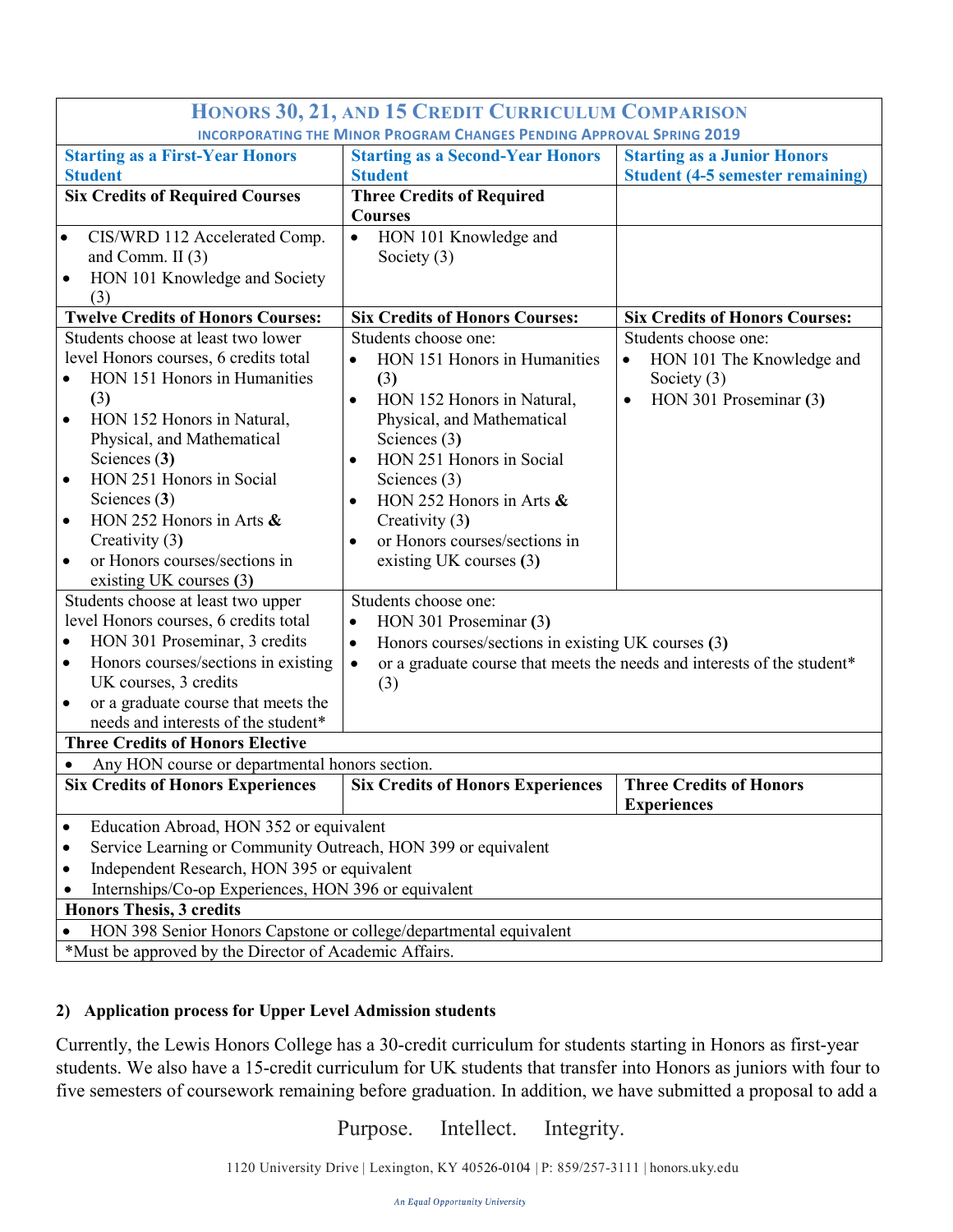21-credit curriculum for UK students that join Honors as sophomores (second-year at UK, with three years of coursework remaining). Students joining the LHC as sophomores or juniors are referred to as Upper Level Admission (ULA) students.

The Lewis Honors College at the University of Kentucky welcomes applications for Upper Level Admission (ULA). Membership in the Honors College provides students with enhanced opportunities to deeply explore their chosen field of study. Students will also have access to expanded course offerings, faculty mentorship, Honors advising as well as counseling and career support through the Center for Personal Development (CPD).

Upper Level Admission is available to current UK students that would like to join the Honors College as a sophomore or junior. While a large number of students apply to the Honors College when they apply to UK for freshman admission, we believe that students that may not have been interested in or aware of the Honors College while they were in high school, could very well be excellent candidates for Honors. ULA allows these students an opportunity to join the Honors College based on their academic and leadership performance at UK.

Students entering their second or third year of attendance at the University of Kentucky are eligible for acceptance into the Lewis Honors College. Applications are accepted on a rolling basis throughout the fall and spring semester. Applicants who submit their materials by the last class day of the fall semester and are accepted into the Honors College will be eligible for priority registration in the spring semester. All students accepted through the ULA process will begin enrollment in the Lewis Honors College starting the fall semester after notification of their acceptance, regardless of when the application was submitted, or a decision was received.

The application for Upper Level Admission to the Lewis Honors College consists of five parts:

- 1. General information: Online form collecting student and academic data
- 2. Statement of Intent: State the rationale for wanting to apply to the Lewis Honors College. Be sure to explain how prior experience (academic achievements, extra-curricular activities, leadership, service work, etc.) has prepared you to be successful in the Honors College and beyond (300 words maximum).
- 3. Short Essay: Address the following prompt (500 words maximum): In the original Jurassic Park film, Ian Malcolm, played by Jeff Goldblum, says with emphasis, "Your scientists were so preoccupied with whether or not they could, they didn't stop to think if they should." Honors students often work tirelessly for change and innovation. Still, we value thinking through ethical dilemmas - especially when there are no easy answers. What is a breakthrough or innovation that you think humanity could accomplish where you can't decide if we should? Explain your stance and concerns.
- 4. Writing Sample: Submit a writing sample (preferably from a course in your intended major) that highlights excellence in thought. The writing sample should be double-spaced (12-point standardized font, 1-inch margins).
- 5. Statement of Endorsement: Applicants should submit the name, title, and email address of a faculty representative from their primary major who has agreed to write a statement of endorsement on the applicant's behalf. When arranging to secure a statement of endorsement, students should inform potential faculty that the letter needs to include a) details outlining how Honors will enhance the applicant's educational journey, and b) clear indication that the endorsing faculty member (or other faculty in the department) will support the applicant's Senior Honors Thesis completion. The faculty

Purpose. Intellect. Integrity.